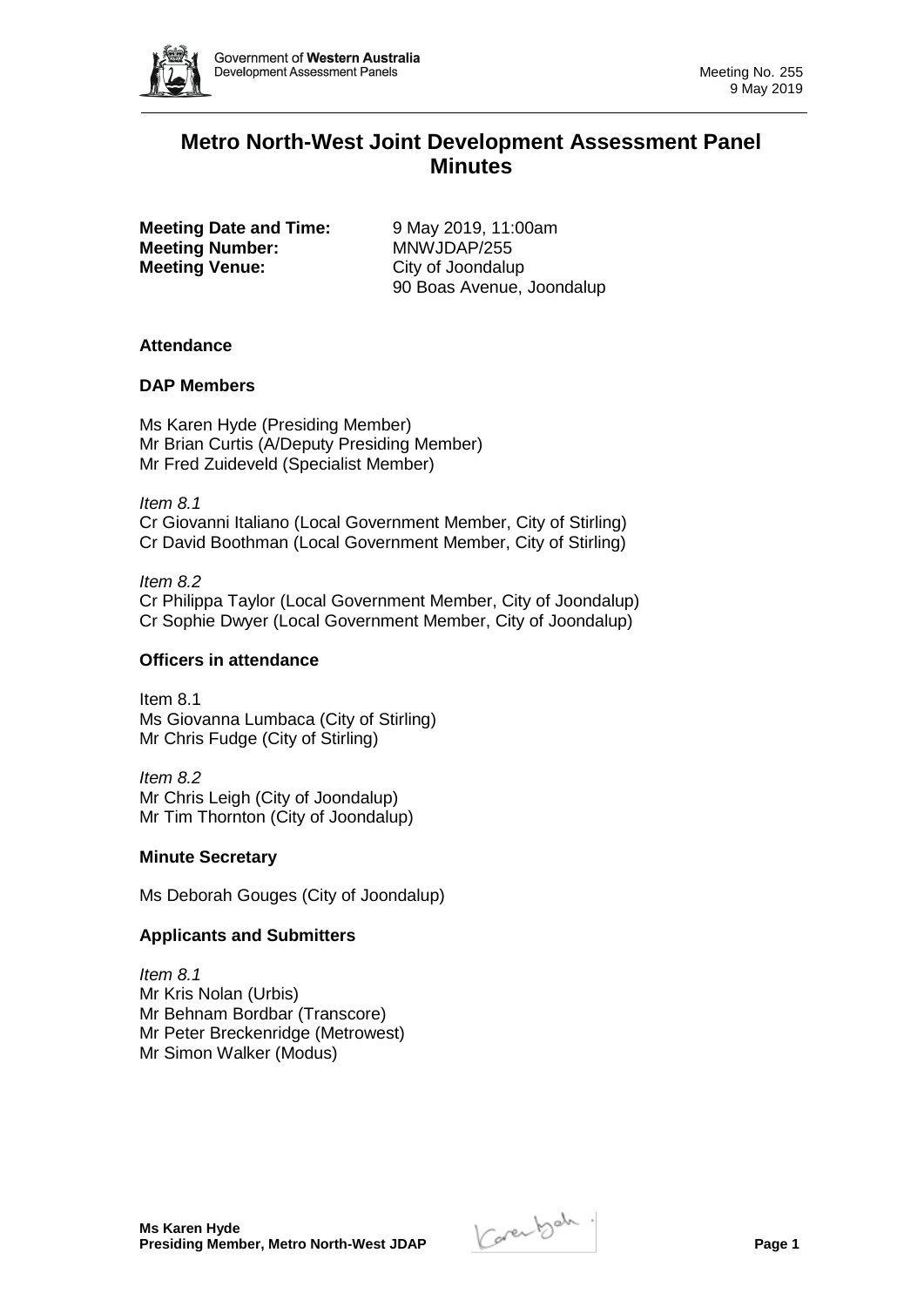

*Item 8.2*  Mr Matthew Fitzgerald Mr Mark Karol (T&Z Architects) Mr Paul Ghantous (Urbii) Mr Zenith Zeeman (Amana Living) Mr Simon Kershaw (Amana Living) Ms Ingrid Maher (Planning Solutions) Mr Ben Doyle (Planning Solutions) Mr Joel Bryan (Johnstaff)

# **Members of the Public / Media**

There were twelve members of the public in attendance.

Ms Tyler Brown from Community News was in attendance.

# **1. Declaration of Opening**

The Presiding Member declared the meeting open at 11.00am on 9 May 2019 and acknowledged the past and present traditional owners and custodians of the land on which the meeting was being held.

The Presiding Member, announced the meeting would be run in accordance with the DAP Standing Orders 2017 under the *Planning and Development (Development Assessment Panels) Regulations 2011*.

The Presiding Member advised that the meeting is being audio recorded in accordance with Section 5.16 of the DAP Standing Orders 2017 which states *'A person must not use any electronic, visual or audio recording device or instrument to record the proceedings of the DAP meeting unless the Presiding Member has given permission to do so.'* The Presiding Member granted permission for the minute taker to record proceedings for the purpose of the minutes only.

The Presiding Member advised that panel members may refer to technical devices, such as phones and laptops, throughout the meeting to assist them in considering the information before them.

### **2. Apologies**

Ms Sheryl Chaffer (Deputy Presiding Member) Cr Christine Hamilton-Prime (Local Government Member, City of Joondalup)

### **3. Members on Leave of Absence**

DAP Member, Ms Sheryl Chaffer has been granted leave of absence by the Director General for the period of 6 May 2019 to 7 June 2019 inclusive.

# **4. Noting of Minutes**

DAP members noted that signed minutes of previous meetings are available on the [DAP website.](https://www.dplh.wa.gov.au/about/development-assessment-panels/daps-agendas-and-minutes)

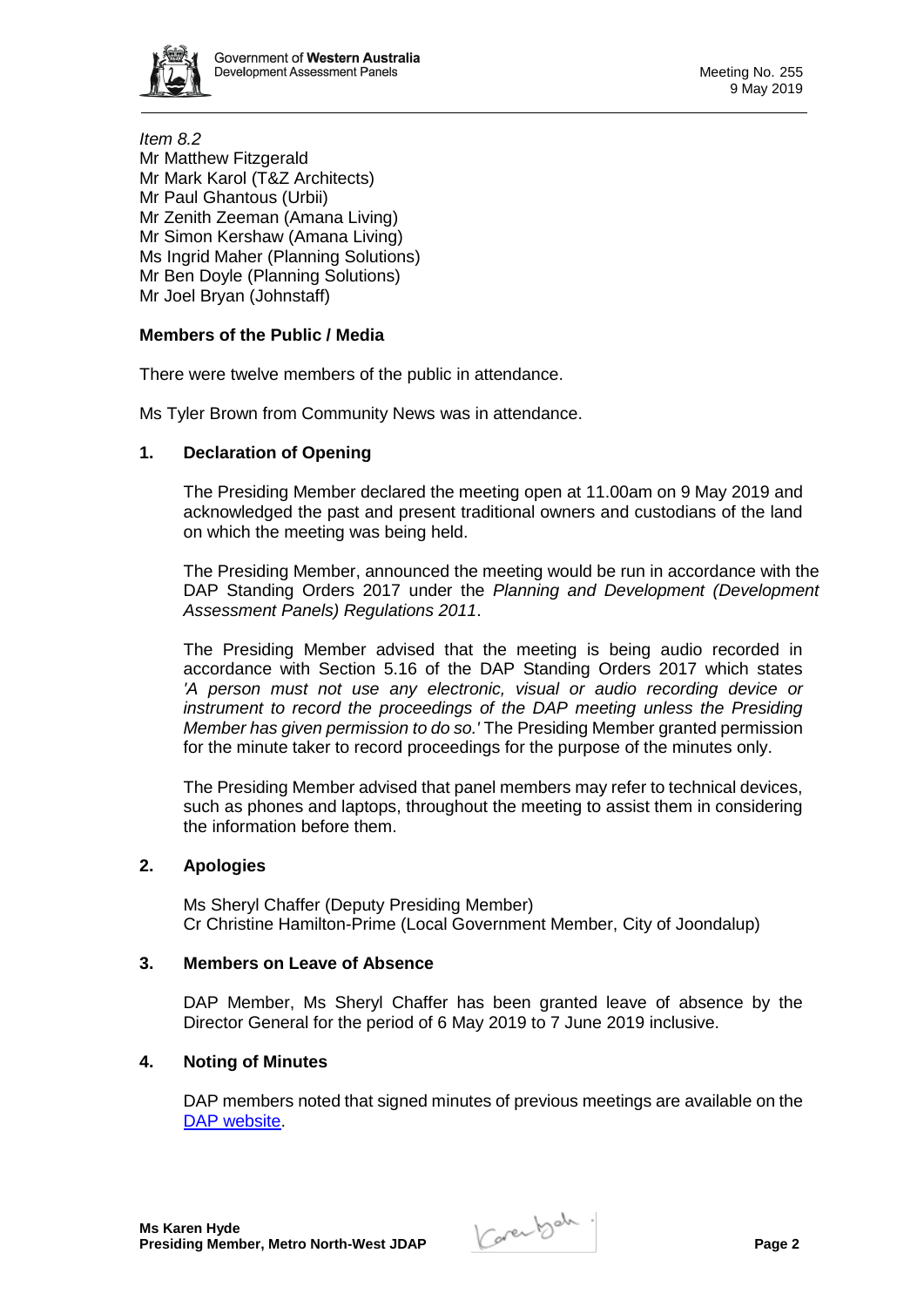

# **5. Declaration of Due Consideration**

All members declared that they had duly considered the documents.

# **6. Disclosure of Interests**

DAP Member, Cr Giovanni Italiano, declared an impartiality interest in Item No.8.1 as the owner of the land is known to him.

In accordance with section 4.6.1 and 4.6.2 of the DAP Standing Orders 2017, the Presiding Member determined that the member listed above, who has disclosed a impartiality interest, was permitted to participate in discussion and voting on the item.

# **7. Deputations and Presentations**

- **7.1** Mr Kris Nolan (Urbis) addressed the DAP in support of the application at Item No.8.1 and responded to questions from the panel.
- **7.2** Mr Behnam Bordbar (Transcore) addressed the DAP in support of the application at Item No.8.1 and responded to questions from the panel.
- **7.3** The City of Stirling addressed the DAP in relation to the application at Item No.8.1 and responded to questions from the panel.

# *The presentations at Items 7.1 - 7.3 were heard prior to the application at Item No.8.1*

- **7.4** Mr Matthew Fitzgerald addressed the DAP speaking against the application at Item No.8.2.
- **7.5** Mr Mark Karol (T&Z Architects) addressed the DAP in support of the application at Item No. 8.2 and responded to questions from the panel.
- **7.6** Mr Ben Doyle (Planning Solutions) addressed the DAP in support of the application at Item No. 8.2 and responded to questions from the panel.
- **7.7** City of Joondalup addressed the DAP in relation to the application at Item No. 8.2 and responded to questions from the panel.

### *The presentations at Items 7.4 - 7.7 were heard prior to the application at Item No.8.2*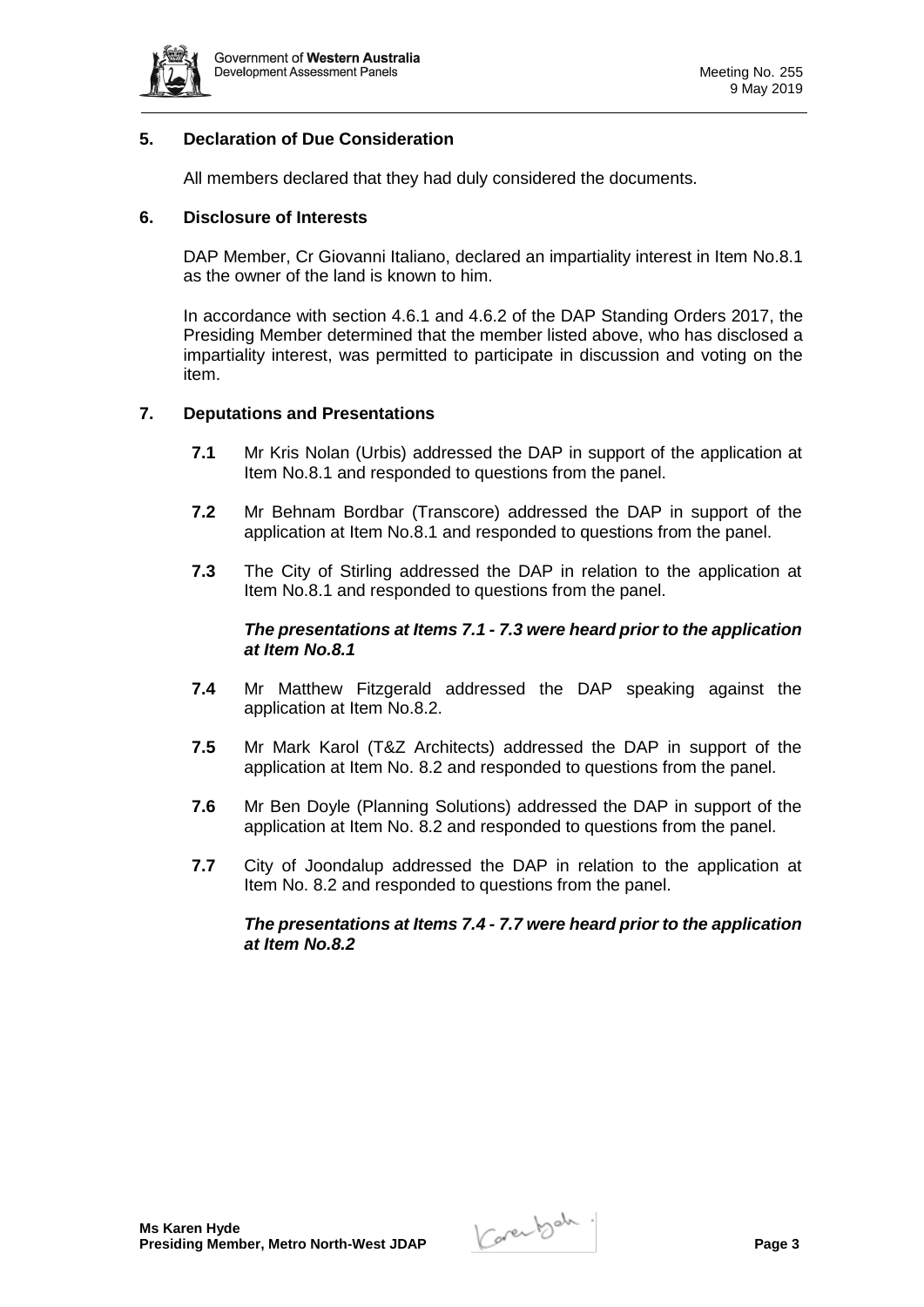

# **8. Form 1 – Responsible Authority Reports – DAP Applications**

| <b>Property Location:</b>       | Lots 76 and 100, House Numbers 50 and 52<br>Porter Street, Gwelup |
|---------------------------------|-------------------------------------------------------------------|
| <b>Development Description:</b> | <b>Child Care Premises</b>                                        |
| Applicant:                      | Msp Gwelup Pty Ltd (Planning Consultant: Urbis                    |
|                                 | Pty Ltd)                                                          |
| Owner:                          | Mr Giuseppe Marino & Msp Gwelup Pty Ltd                           |
| Responsible Authority:          | City of Stirling                                                  |
| DAP File No:                    | DAP/18/01537                                                      |
|                                 |                                                                   |

### **REPORT RECOMMENDATION**

#### **Moved by:** Nil **Seconded by:** Nil

That the Metro North-West JDAP resolves to:

**Refuse** DAP Application reference DAP/18/01537 and accompanying plans (Attachment 1) for a Child Care Premises at Lots 76 and 100, House Numbers 50 and 52, Porter Street, Gwelup, in accordance with *Schedule 2, Clause 68 (2) of the Planning and Development (Local Planning Schemes) Regulations 2015*, for the following reasons:

- 1. The proposed development does not satisfy the objectives of the City's Local Planning Policy 6.7 – Parking & Access as the proposal does not ensure that the development will not result in a major parking problem in the locality.
- 2. The proposed development does not satisfy the objectives of the City's Local Planning Policy 6.6 – Landscaping as the proposal does not ensure landscaping improves the visual appeal of the development and provides a green buffer to lot boundaries.
- 3. The proposed development does not satisfy *Clause 67, Matters required to be considered by the Local Government* of the *Planning and Development (Local Planning Schemes) Regulations 2015, Schedule 2,* subclause (s) (ii), as the adequacy of arrangements for the parking of vehicles on-site has not been demonstrated.
- 4. The proposed development does not satisfy *Clause 67, Matters required to be considered by the Local Government* of the *Planning and Development (Local Planning Schemes) Regulations 2015, Schedule 2*, subclause (p), as the landscaping provision is not adequate for the development.

### **The Report Recommendation LAPSED for want of a mover and a seconder.**

### **ALTERNATE MOTION**

**Moved by: Cr David Boothman <b>Seconded by: Cr Giovanni Italiano** 

That the consideration of DAP application DAP/18/01537 be deferred until 28 June 2019 to allow the Applicant to submit revised plans and additional information within 2 weeks of the date of the JDAP meeting (being 23 May 2019) and for the City to consider the revised plans and additional information within 4 weeks of the date of receipt of the Applicant's revised submission (being 20 June 2019) which is to address the following: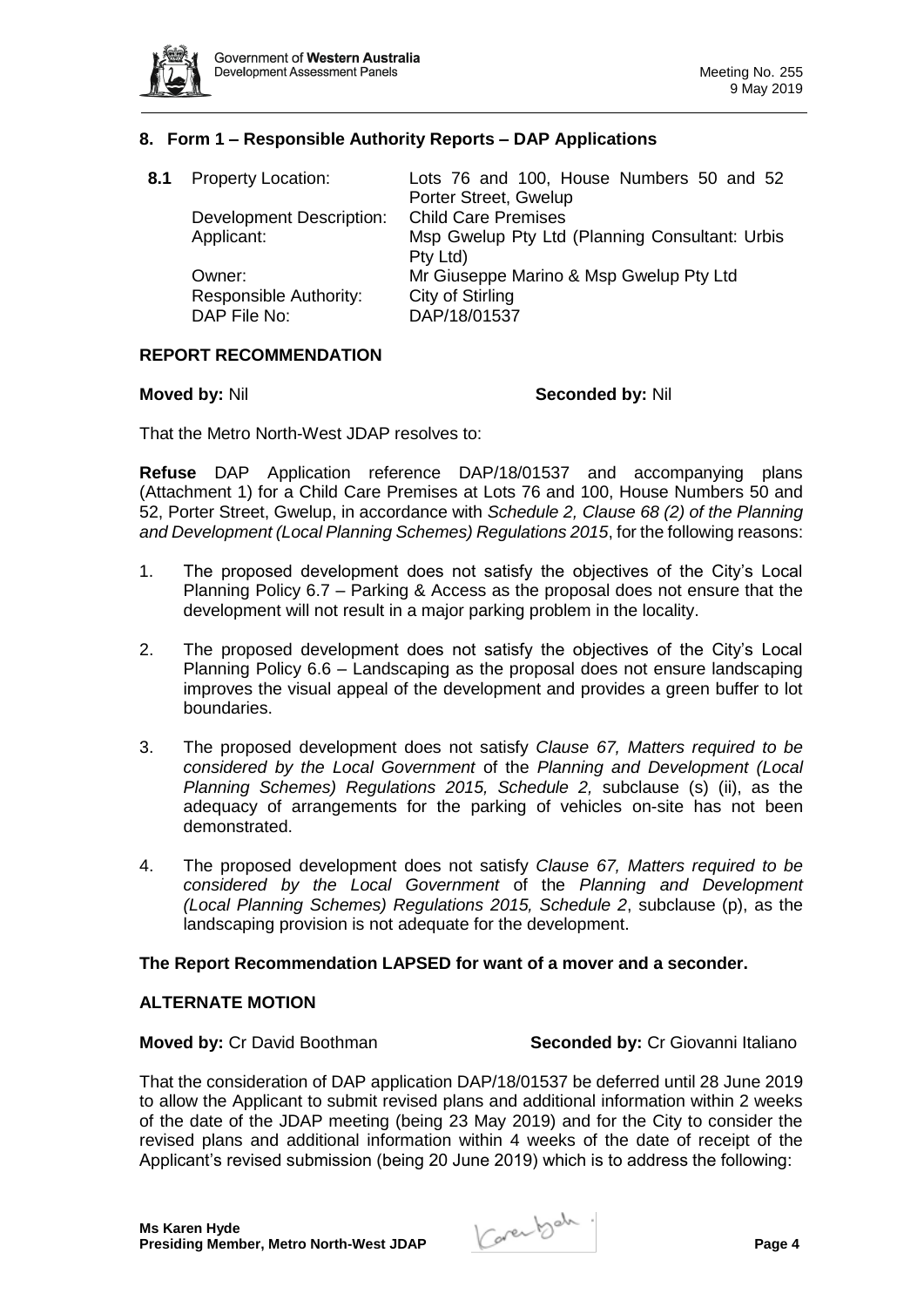

- 1. Revised plans demonstrating:
	- A minimum of 32 car parking bays and one (1) dedicated service bay are to be provided on-site, in accordance with Local Planning Policy 6.7 – Parking & Access;
	- The canopy to the pedestrian walkway located forward of 'Store 1' up to the front boundary line is to have a permeable roof;
	- All proposed building signage, and associated annotations, are to be removed from the development plans;
	- The proposed waste truck hardstand within the Porter Street road reserve is to be removed from the development plans;
	- All fencing within the primary street setback area is to be visually permeable above 1.2m from natural ground level, in accordance with Clause 5.2.4 of the Residential Design Codes (Street Walls and Fences); and
	- Walls, fences and other structures are to be truncated or reduced to no higher than 0.75m within 1.5m of where walls, fences and other structures adjoin vehicle access points where a driveway meets a public street, in accordance with Clause 5.2.5 of the Residential Design Codes (Sight Lines).
- 2. A revised Landscaping Plan is to be submitted to the City of Stirling, in accordance with Local Planning Policy 6.6 – Landscaping and Local Planning Policy 6.11 – Trees and Development, specifically demonstrating:
	- a. The Landscaping Plan is to be consistent with the Site Plan;
	- b. The provision of five (5) Advanced Trees are to be provided on-site;
	- c. A minimum 10% of the subject site, excluding the rear portion of the site not the subject of this application, being landscaped (noting the City does not accept artificial turf as landscaping);
	- d. One (1) tree is to be provided per six (6) car parking bays;
	- e. The provision of two (2) street trees; and
	- f. A soft landscaping buffer with a minimum depth of 1.5m is to be provided between the on-site car parking area and the adjoining residential properties to the east.
- 3. A revised Waste Management Plan is to be provided to the City of Stirling which aligns with the City's 'Option 2' scenario for the development; and
- 4. A revised Environmental Acoustic Assessment is to be provided to the City of Stirling in response to the revisions made to the original building orientation and design.

### **The Alternate Motion was put and CARRIED UNANIMOUSLY.**

**REASON:** To allow the applicant time to address the concerns raised by the City of Stirling and submit revised plans.

*Cr David Boothman and Cr Giovanni Italiano left the panel at 11.34am. Cr Philippa Taylor and Cr Sophie Dwyer joined the panel at 11.34am.*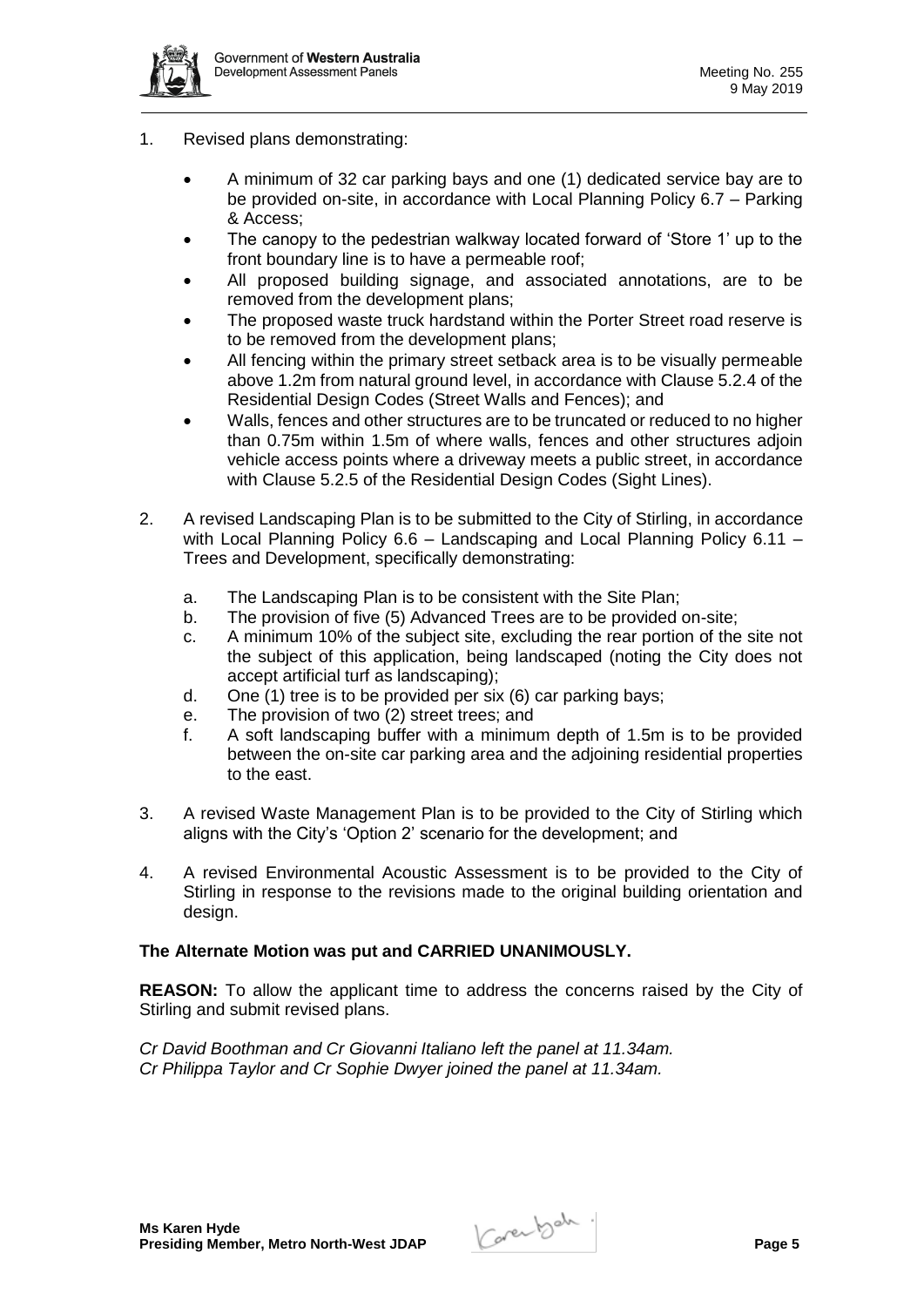

Applicant: Planning Solutions<br>
Owner: Pamana Living Inc Responsible Authority: City of Joondalup DAP File No: DAP/19/01578

**8.2** Property Location: Lot 60 (71) Kinross Drive, Kinross Development Description: Residential Aged Care Facility (dementia care) Amana Living Inc

# **REPORT RECOMMENDATION**

# **Moved by:** Cr Philippa Taylor **Seconded by:** Cr Sophie Dwyer

That the Metro North-West JDAP resolves to:

**Approve** DAP Application reference DAP/19/01578 and accompanying plans (Attachment 2) in accordance with the Metropolitan Region Scheme, Clause 68 of the *Planning and Development (Local Planning Schemes) Regulations 2015* and the provisions of the City of Joondalup *Local Planning Scheme No. 3*, subject to the following conditions:

# **Conditions**

- 1. Pursuant to clause 26 of the Metropolitan Region Scheme, this approval is deemed to be an approval under clause 24(1) of the Metropolitan Region Scheme.
- 2. This approval relates to the 'Residential Aged Care Facility' and associated works only, and development shall be undertaken in accordance with the approved plan(s), any other supporting information and the conditions of approval. It does not relate to any other development on the lot.
- 3. A Construction Management Plan being submitted to and approved by the City prior to the commencement of development. The management plan shall detail how it is proposed to manage:
	- all forward works for the site:
	- the delivery of materials and equipment to the site;
	- the storage of materials and equipment on the site;
	- the parking arrangements for the contractors and subcontractors;
	- the management of sand and dust during the construction process;
	- any natural vegetation to be retained and the proposed manner in which this will be managed through construction;
	- other matters likely to impact on the surrounding properties;
	- management of the shared accessway during construction.

Development shall be undertaken in accordance with this approved plan.

4. The car parking bays, driveways and access points shown on the approved plans are to be designed, constructed, drained and marked in accordance with the Australian Standard for Off-street Car Parking (AS/NZS2890.1 2004), Off-street Parking for People with Disabilities (AS/NZS2890.6 2009) and Off-street Commercial Vehicle Facilities (AS2890.2:2002), prior to the occupation of the development. These bays are to be thereafter maintained to the satisfaction of the City.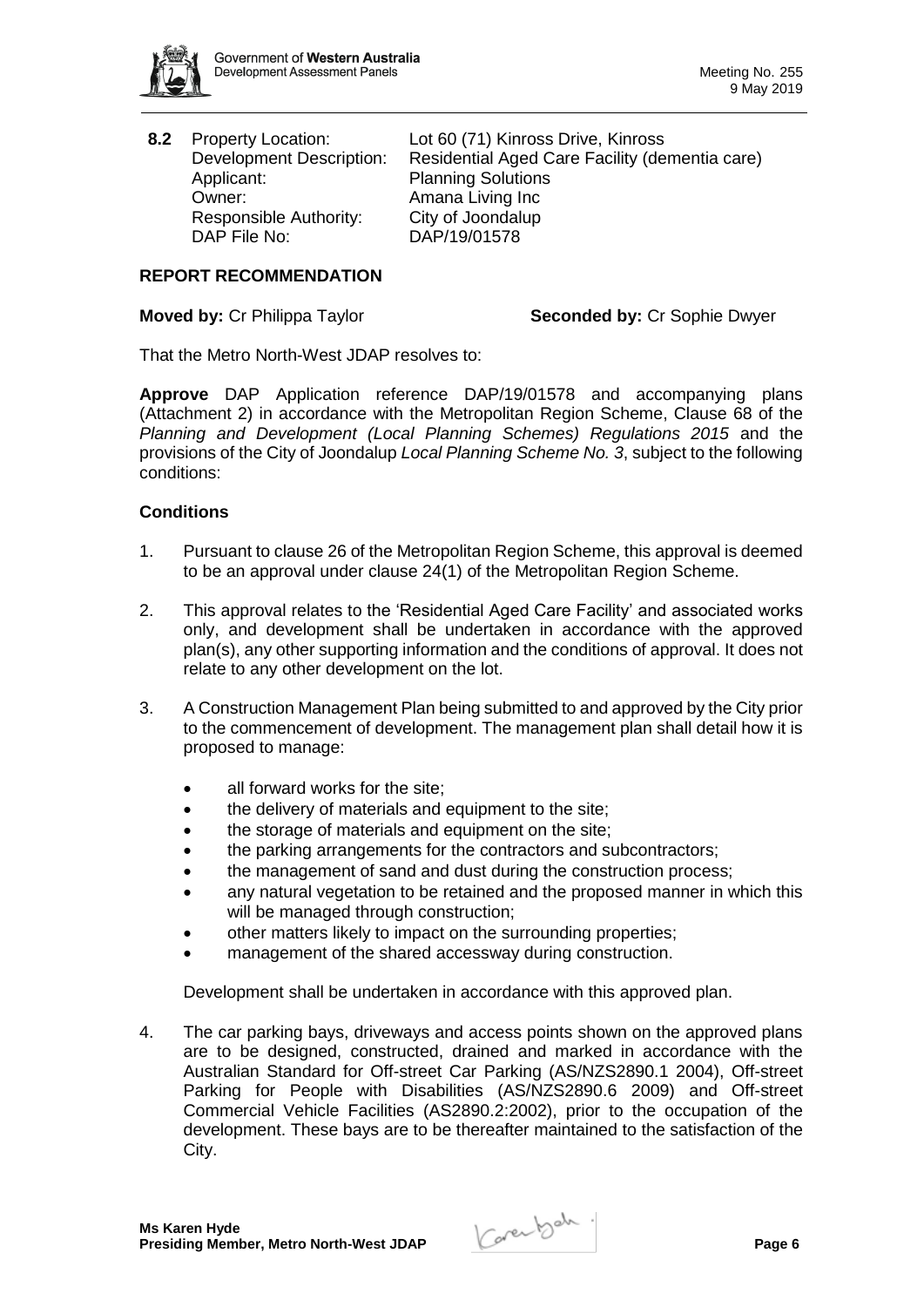

- 5. A detailed design of the loading embayment to Falkland Way shall be submitted to the City for approval prior to commencing development. The embayment shall be constructed in accordance with the approved design, to the satisfaction of the City.
- 6. Bicycle parking facilities shall be in accordance with the Australian Standard for Off-street Carparking – Bicycles (AS2890.3-1993 as amended) prior to the development first being occupied. Details of bicycle parking areas shall be provided to the City for approval prior to the commencement of development.
- 7. Any proposed building plant and equipment, including air conditioning units, piping, ducting and water tanks shall be located so as to minimise any visual and noise impact on surrounding landowners, and screened from view from street and adjoining properties. Details shall be submitted to and approved by the City prior to the commencement of development. Development shall be in accordance with these approved details.
- 8. A full schedule of colours and materials for all exterior parts of the building (including retaining walls) shall be submitted to and approved by the City prior to the commencement of development. Development shall be in accordance with the approved schedule and all external materials and finishes shall be maintained to a high standard, including being free of vandalism, to the satisfaction of the City.
- 9. Retention of existing vegetation is to be undertaken in accordance with the recommendations of the arborist report dated 24 January 2019. This shall include the retention or salvaging of any verge trees, trees of high and medium value, where feasible, all Xanthorrhoea preisii (Grasstrees) over 1m in height and the Nuytsia floribunda (WA Christmas Tree). A Vegetation Retention Plan clearly outlining the trees marked for retention on-site or to be salvaged for relocation shall be submitted to, and approved by the City prior to commencement of the development, including clearing.
- 10. Detailed landscaping plans shall be submitted to and approved by the City prior to the commencement of development. These landscaping plans are to indicate the proposed landscaping treatment(s) of the subject site and the adjoining road verge(s), and shall:
	- provide plant species, mature height and spread, plant spacing, pot size and quantities and an irrigation design by a Certified Irrigation Designer;
	- provide all details relating to paving, treatment of verges and tree planting;
	- be based on water sensitive urban design and designing out crime principles to the satisfaction of the City;
	- indicate any natural vegetation to be retained and the proposed manner in which this will be managed;
	- indicate the reinstatement of the area occupied by the temporary administration building;
	- include details of the deep soil zone/s;
	- provide one shade tree for every four uncovered parking bays;
	- landscaping of the terraced areas between retaining walls;
	- show spot levels and/or contours of the site; and
	- be drawn at an appropriate scale of either 1:100, 1:200 or 1:500.

Landscaping and reticulation within the site and adjacent verges shall be established in accordance with the approved landscaping plans, Australian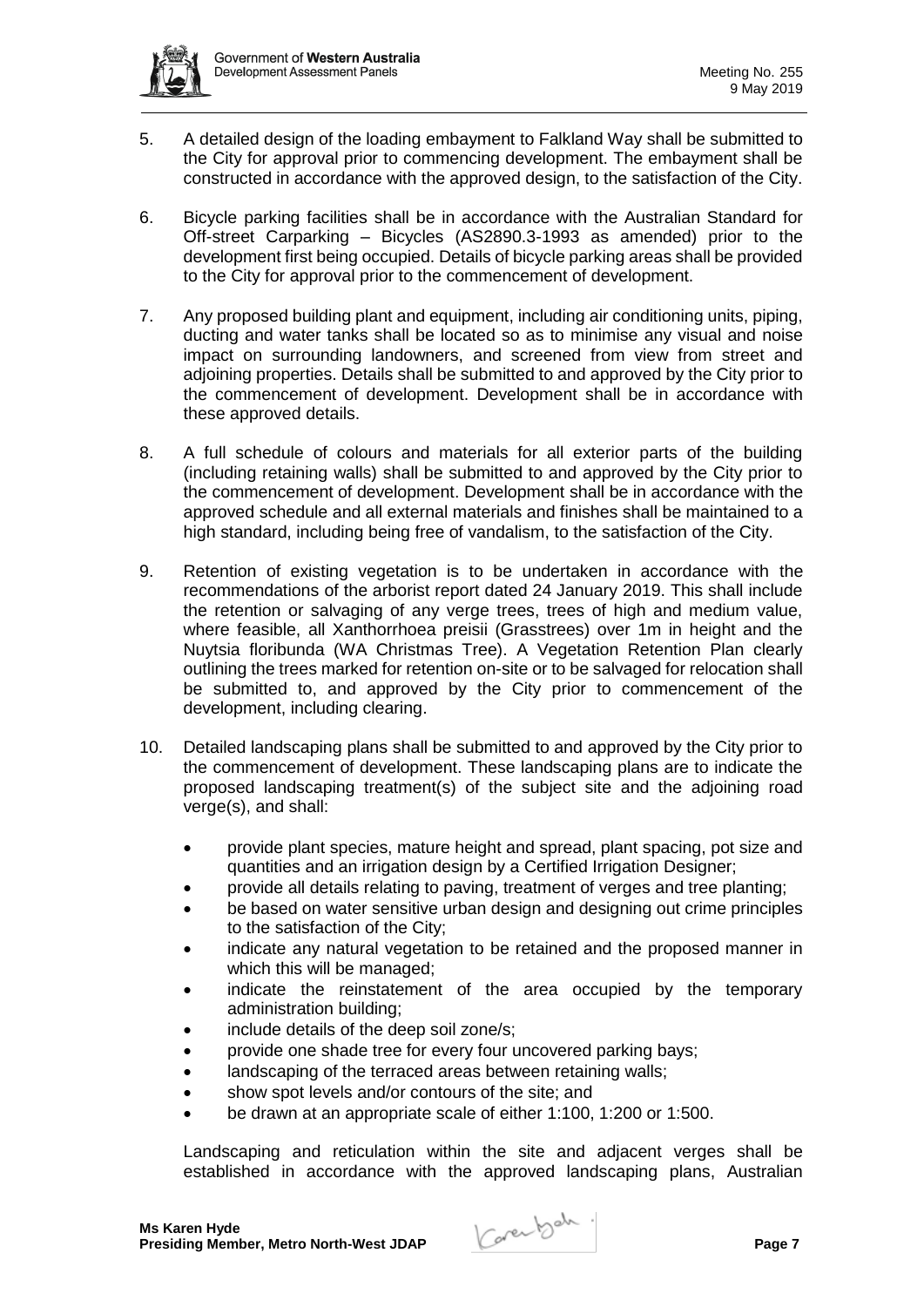

Standards and best trade practice prior to the development first being occupied and thereafter maintained to the satisfaction of the City.

- 11. A Waste Management Plan indicating the method of rubbish collection shall be submitted to the City prior to the commencement of development and approved by the City prior to the development first being occupied. All rubbish collection shall be in accordance with the approved Waste Management Plan.
- 12. All stormwater shall be collected on-site and disposed of in a manner acceptable to the City.
- 13. Development shall be contained within the property boundaries.
- 14. The temporary administration building shall be removed and the area reinstated in accordance with the approved landscaping plans within three months of the new residential care facility being occupied, to the satisfaction of the City.

# **Advice Notes**

- 1. In relation to the approved land use, the City of Joondalup *Local Planning Scheme No. 3* defines 'Residential Aged Care Facility' as *"a residential facility providing personal and/or nursing care primarily to people who are frail and aged and which, as well as accommodation, includes appropriate staffing to meet nursing and personal care of residents; meals and cleaning services; furnishings, furniture and equipment. May also include residential respite (short term) care but does not include a hospital or psychiatric facility".*
- 2. Premises to comply with the requirements of the *Food Act 2008*.
- 3. Hairdressing salons to comply with the requirements of the *Hairdressing Establishment Regulations 1972*.
- 4. Bin Storage Area shall be provided with a concrete floor graded to a 100mm industrial floor waste gully connected to sewer. Provide hose cock to bin store area.
- 5. Any mechanical ventilation for the development shall comply with Australian Standard 1668.2, particularly in regard to air flow and the location of exhaust air discharges.
- 6. The Applicant/Owner is advised that, there is an obligation to design and construct the premises in compliance with the requirements of the *Environmental Protection Act 1986* and the *Environmental Protection (Noise) Regulations 1997*.
- 7. This approval does not include the dividing fence(s). You are advised that in accordance with the *Dividing Fences Act 1961* you are required to reach agreement with the adjoining owners as to the height, appearance and location of the dividing fence. Further information is available at [www.buildingcommission.wa.gov.au.](http://www.buildingcommission.wa.gov.au/)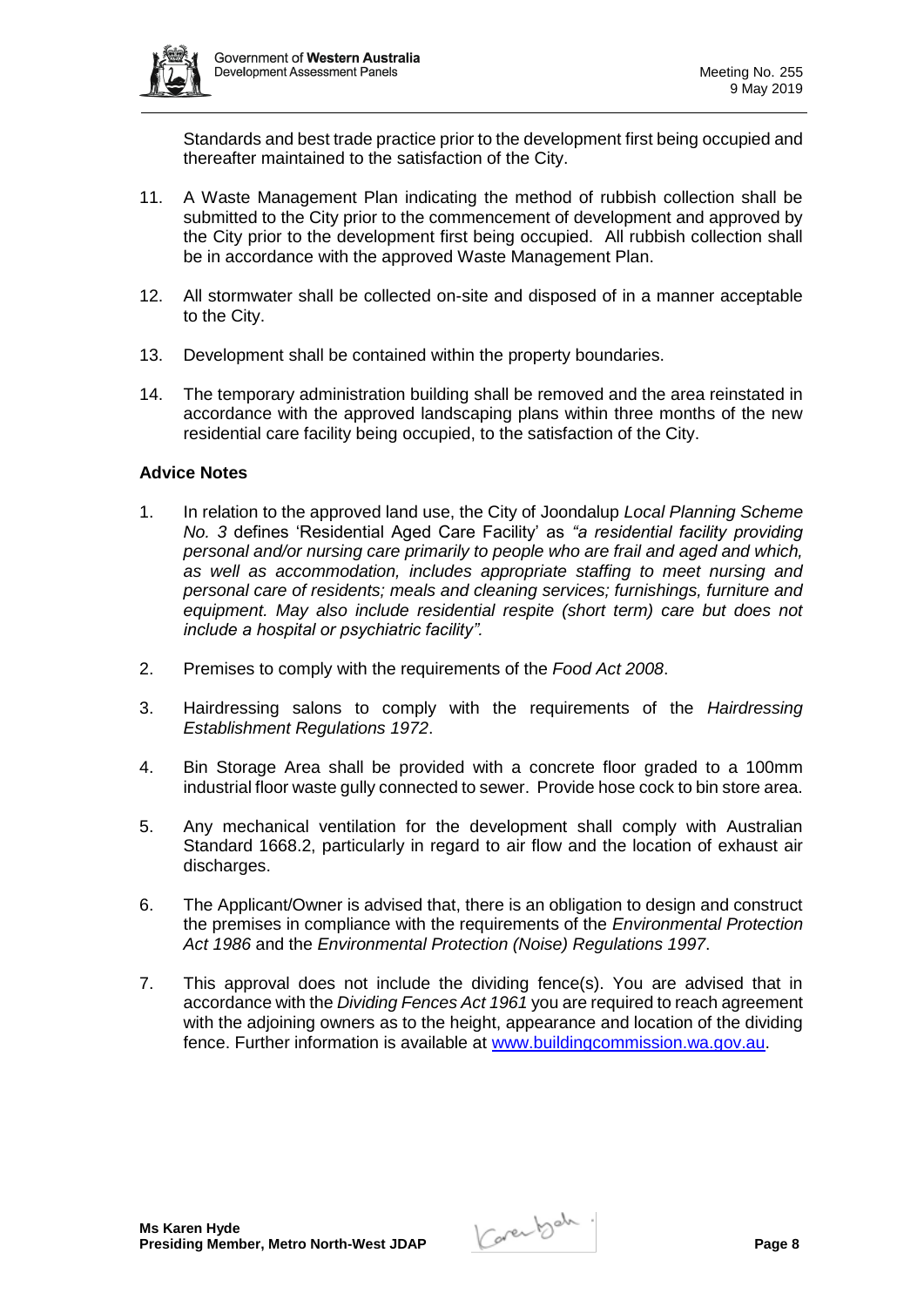

# **AMENDING MOTION**

*The following changes to conditions were made en bloc;*

**Moved by:** Ms Karen Hyde **Seconded by:** Cr Philippa Taylor

i) That the preamble of the report recommendation be amended to read as follows;

*Approve DAP Application reference DAP/19/01578 and accompanying plans (Attachment 2) in accordance with the Metropolitan Region Scheme Clause 68 of Schedule 2 (Deemed Provisions) of the Planning and Development (Local Planning Schemes) Regulations 2015, and the provisions of the City of Joondalup Local Planning Scheme No. 3, and pursuant to clause 24(1) and 26 of the Metropolitan Region Scheme subject to the following conditions:*

**REASON:** As recommended following advice from the DAP Secretariat and Responsible Authority Report template.

ii) That a new Condition 15 be added to read as follows:

*A Parking Management Plan shall be submitted to the City prior to the commencement of development and approved by the City prior to the development first being occupied. The plan shall consider, amongst other matters, legibility and safety for all staff in the carpark.* 

# **The Amending Motion was put and CARRIED UNANIMOUSLY.**

**REASON:** Panel members felt that a Parking Management Plan would be beneficial to the City of Joondalup and that due to the varied working shifts of employees, adequate parking safety measures needed to be considered.

### **REPORT RECOMMENDATION (AS AMENDED)**

That the Metro North-West JDAP resolves to:

**Approve** DAP Application reference DAP/19/01578 and accompanying plans (Attachment 2) in accordance with Clause 68 of Schedule 2 (Deemed Provisions) of the Planning and Development (Local Planning Schemes) Regulations 2015, and the provisions of the City of Joondalup Local Planning Scheme No. 3, and pursuant to clause 24(1) and 26 of the Metropolitan Region Scheme subject to the following conditions:

# **Conditions**

- 1. Pursuant to clause 26 of the Metropolitan Region Scheme, this approval is deemed to be an approval under clause 24(1) of the Metropolitan Region Scheme.
- 2. This approval relates to the 'Residential Aged Care Facility' and associated works only, and development shall be undertaken in accordance with the approved plan(s), any other supporting information and the conditions of approval. It does not relate to any other development on the lot.
- 3. A Construction Management Plan being submitted to and approved by the City prior to the commencement of development. The management plan shall detail how it is proposed to manage: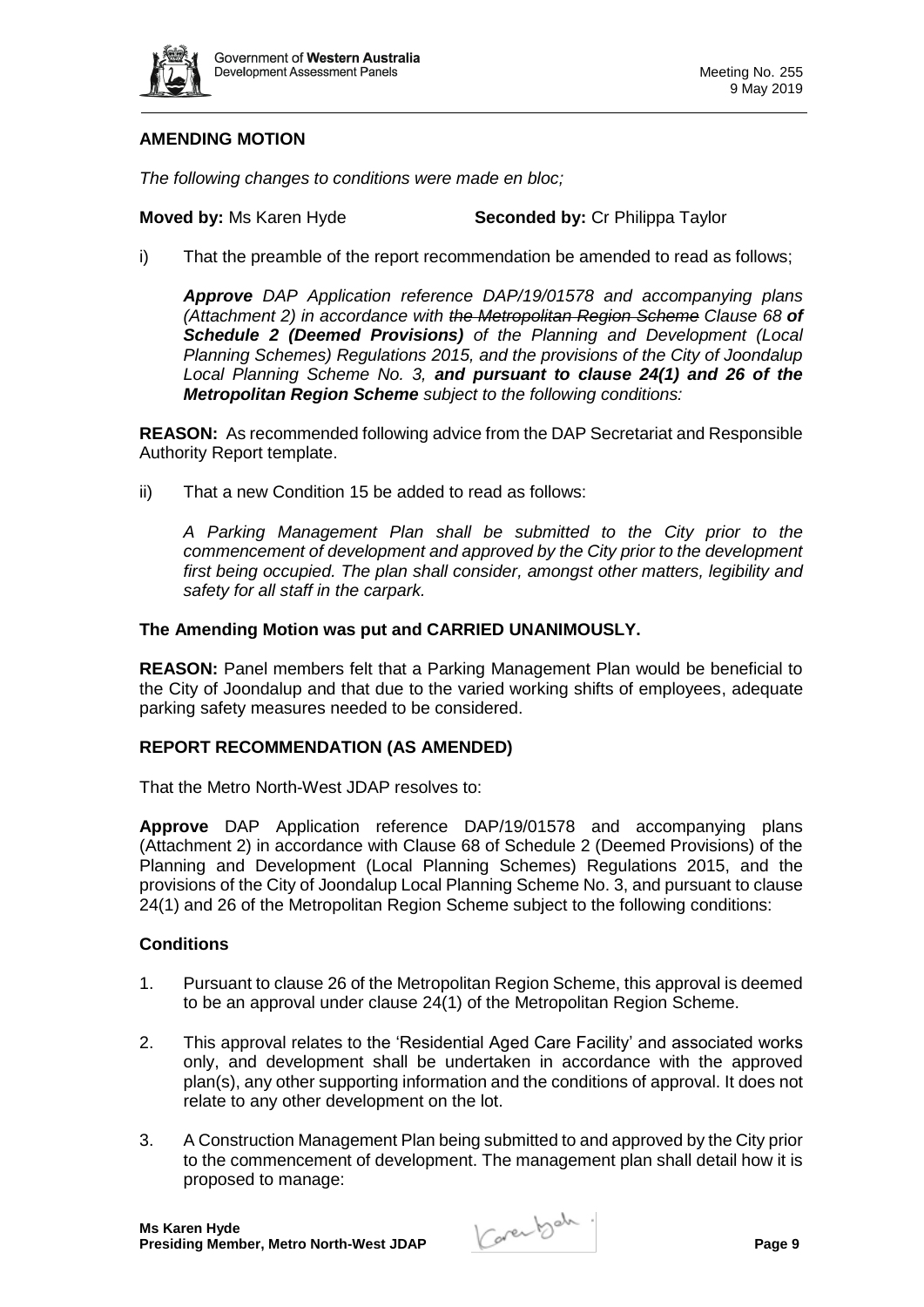

- all forward works for the site:
- the delivery of materials and equipment to the site;
- the storage of materials and equipment on the site;
- the parking arrangements for the contractors and subcontractors;
- the management of sand and dust during the construction process;
- any natural vegetation to be retained and the proposed manner in which this will be managed through construction;
- other matters likely to impact on the surrounding properties;
- management of the shared accessway during construction.

Development shall be undertaken in accordance with this approved plan.

- 4. The car parking bays, driveways and access points shown on the approved plans are to be designed, constructed, drained and marked in accordance with the Australian Standard for Off-street Car Parking (AS/NZS2890.1 2004), Off-street Parking for People with Disabilities (AS/NZS2890.6 2009) and Off-street Commercial Vehicle Facilities (AS2890.2:2002), prior to the occupation of the development. These bays are to be thereafter maintained to the satisfaction of the City.
- 5. A detailed design of the loading embayment to Falkland Way shall be submitted to the City for approval prior to commencing development. The embayment shall be constructed in accordance with the approved design, to the satisfaction of the City.
- 6. Bicycle parking facilities shall be in accordance with the Australian Standard for Off-street Carparking – Bicycles (AS2890.3-1993 as amended) prior to the development first being occupied. Details of bicycle parking areas shall be provided to the City for approval prior to the commencement of development.
- 7. Any proposed building plant and equipment, including air conditioning units, piping, ducting and water tanks shall be located so as to minimise any visual and noise impact on surrounding landowners, and screened from view from street and adjoining properties. Details shall be submitted to and approved by the City prior to the commencement of development. Development shall be in accordance with these approved details.
- 8. A full schedule of colours and materials for all exterior parts of the building (including retaining walls) shall be submitted to and approved by the City prior to the commencement of development. Development shall be in accordance with the approved schedule and all external materials and finishes shall be maintained to a high standard, including being free of vandalism, to the satisfaction of the City.
- 9. Retention of existing vegetation is to be undertaken in accordance with the recommendations of the arborist report dated 24 January 2019. This shall include the retention or salvaging of any verge trees, trees of high and medium value, where feasible, all Xanthorrhoea preisii (Grasstrees) over 1m in height and the Nuytsia floribunda (WA Christmas Tree). A Vegetation Retention Plan clearly outlining the trees marked for retention on-site or to be salvaged for relocation shall be submitted to, and approved by the City prior to commencement of the development, including clearing.

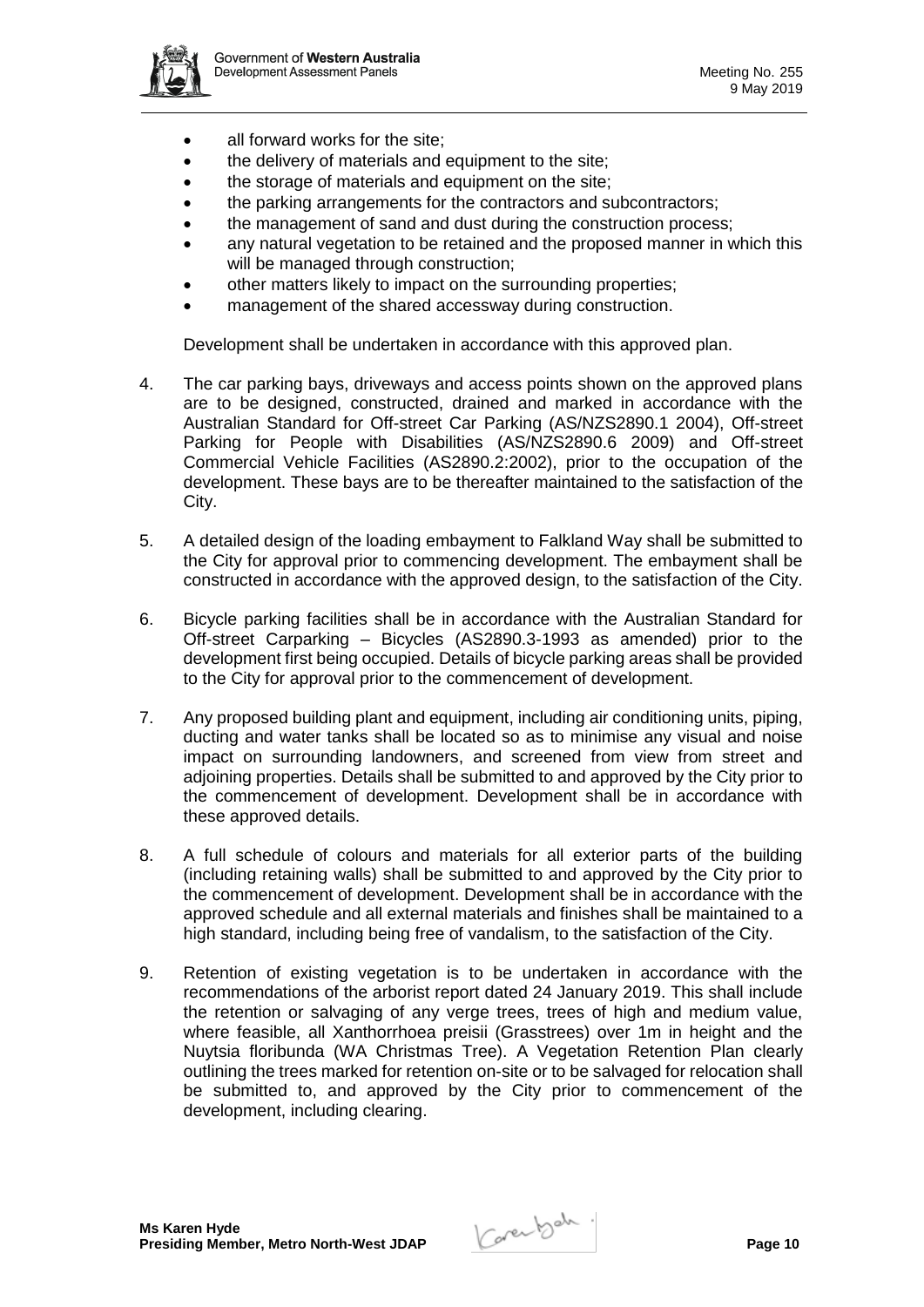

- 10. Detailed landscaping plans shall be submitted to and approved by the City prior to the commencement of development. These landscaping plans are to indicate the proposed landscaping treatment(s) of the subject site and the adjoining road verge(s), and shall:
	- provide plant species, mature height and spread, plant spacing, pot size and quantities and an irrigation design by a Certified Irrigation Designer;
	- provide all details relating to paving, treatment of verges and tree planting;
	- be based on water sensitive urban design and designing out crime principles to the satisfaction of the City;
	- indicate any natural vegetation to be retained and the proposed manner in which this will be managed;
	- indicate the reinstatement of the area occupied by the temporary administration building;
	- include details of the deep soil zone/s;
	- provide one shade tree for every four uncovered parking bays;
	- landscaping of the terraced areas between retaining walls;
	- show spot levels and/or contours of the site; and
	- be drawn at an appropriate scale of either 1:100, 1:200 or 1:500.

Landscaping and reticulation within the site and adjacent verges shall be established in accordance with the approved landscaping plans, Australian Standards and best trade practice prior to the development first being occupied and thereafter maintained to the satisfaction of the City.

- 11. A Waste Management Plan indicating the method of rubbish collection shall be submitted to the City prior to the commencement of development and approved by the City prior to the development first being occupied. All rubbish collection shall be in accordance with the approved Waste Management Plan.
- 12. All stormwater shall be collected on-site and disposed of in a manner acceptable to the City.
- 13. Development shall be contained within the property boundaries.
- 14. The temporary administration building shall be removed and the area reinstated in accordance with the approved landscaping plans within three months of the new residential care facility being occupied, to the satisfaction of the City.
- 15. A Parking Management Plan shall be submitted to the City prior to the commencement of development and approved by the City prior to the development first being occupied. The plan shall consider, amongst other matters, legibility and safety for all staff in the carpark.

### **Advice Notes**

1. In relation to the approved land use, the City of Joondalup *Local Planning Scheme No. 3* defines 'Residential Aged Care Facility' as *"a residential facility providing personal and/or nursing care primarily to people who are frail and aged and which, as well as accommodation, includes appropriate staffing to meet nursing and personal care of residents; meals and cleaning services; furnishings, furniture and equipment. May also include residential respite (short term) care but does not include a hospital or psychiatric facility".*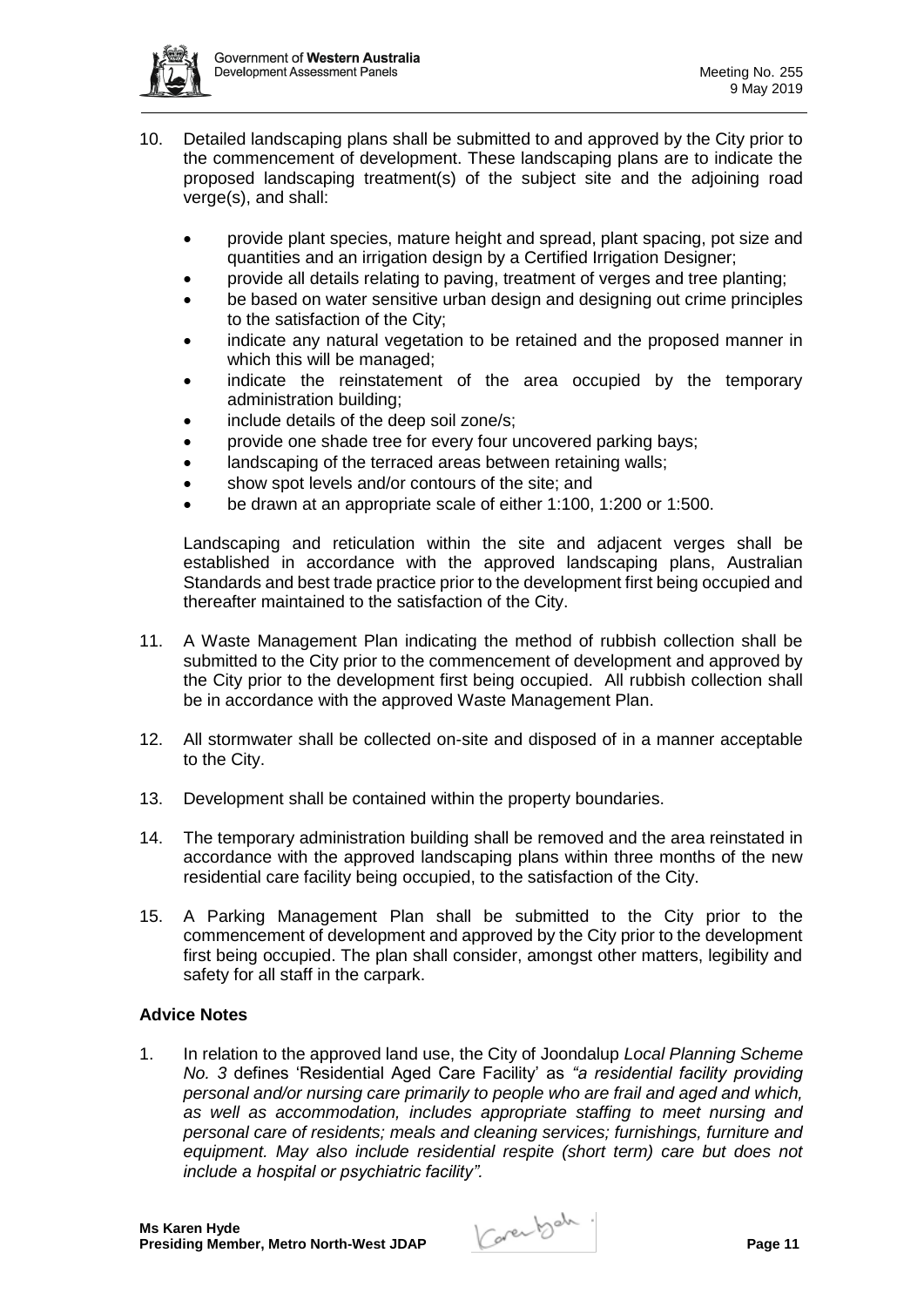

- 2. Premises to comply with the requirements of the *Food Act 2008*.
- 3. Hairdressing salons to comply with the requirements of the *Hairdressing Establishment Regulations 1972*.
- 4. Bin Storage Area shall be provided with a concrete floor graded to a 100mm industrial floor waste gully connected to sewer. Provide hose cock to bin store area.
- 5. Any mechanical ventilation for the development shall comply with Australian Standard 1668.2, particularly in regard to air flow and the location of exhaust air discharges.
- 6. The Applicant/Owner is advised that, there is an obligation to design and construct the premises in compliance with the requirements of the *Environmental Protection Act 1986* and the *Environmental Protection (Noise) Regulations 1997*.
- 7. This approval does not include the dividing fence(s). You are advised that in accordance with the *Dividing Fences Act 1961* you are required to reach agreement with the adjoining owners as to the height, appearance and location of the dividing fence. Further information is available at [www.buildingcommission.wa.gov.au.](http://www.buildingcommission.wa.gov.au/)

# **The Report Recommendation (as amended) was put and CARRIED UNANIMOUSLY.**

**REASON:** In accordance with details contained in the Responsible Authority Report and Amending Motions.

# **9. Form 2 – Responsible Authority Reports – Amending or cancelling DAP development approval**

Nil

### **10. Appeals to the State Administrative Tribunal**

The Presiding Member noted the following State Administrative Tribunal Applications -

| <b>Current Applications</b> |                                                 |                                  |  |  |
|-----------------------------|-------------------------------------------------|----------------------------------|--|--|
| <b>LG Name</b>              | <b>Property Location</b>                        | <b>Application Description</b>   |  |  |
| City of Joondalup           | Portion of 9040 (34)                            | <b>Mixed Commercial Centre</b>   |  |  |
|                             | Kallatina Drive, Iluka                          | (Iluka Plaza)                    |  |  |
| City of Stirling            | Lot 101 (191) Balcatta                          | <b>Extension to the Existing</b> |  |  |
|                             | Road, Balcatta                                  | <b>Bunnings Warehouse</b>        |  |  |
| City of Joondalup           | Lot 96 & 97 (9 & 11)<br>Davallia Road, Duncraig | 13 Multiple Dwellings            |  |  |

| <b>Finalised Applications</b> |                          |                                |  |  |
|-------------------------------|--------------------------|--------------------------------|--|--|
| LG Name                       | <b>Property Location</b> | <b>Application Description</b> |  |  |
| City of Stirling              | Lot 100 (304)            | Motor Vehicle Sales and        |  |  |
|                               | Scarborough Beach        | Repair                         |  |  |
|                               | Road, Osborne Park       |                                |  |  |